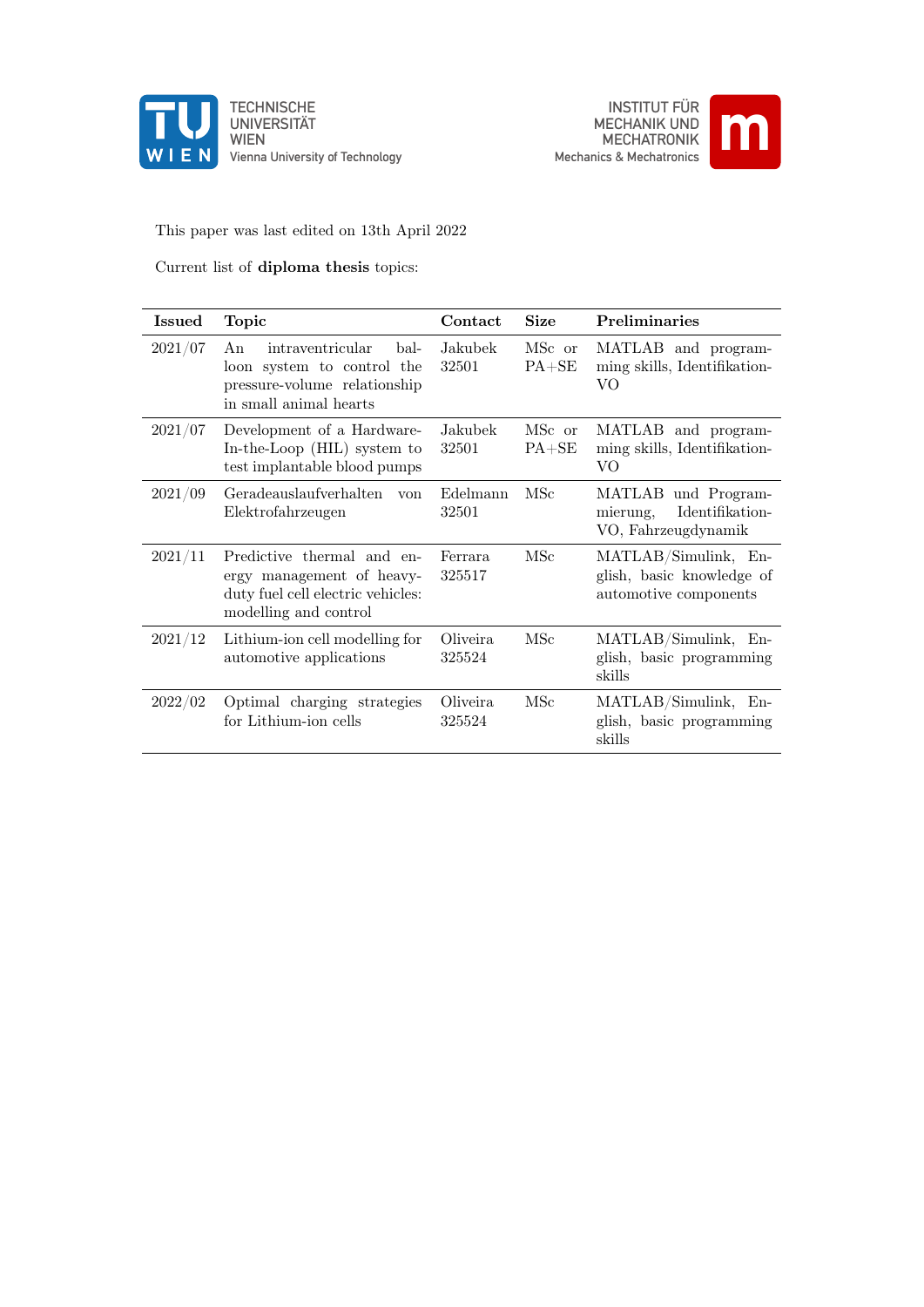



#### Current list of project works and seminar thesis topics:

| <b>Issued</b> | <b>Topic</b>                                                                                                                                            | Contact            | <b>Size</b>                       | Preliminaries                                                                 |
|---------------|---------------------------------------------------------------------------------------------------------------------------------------------------------|--------------------|-----------------------------------|-------------------------------------------------------------------------------|
| 2021/09       | Coupling and Simulation of<br>MATLAB controllers<br>with<br>SUMO traffic simulator                                                                      | Gratzer<br>325541  | $SE+Lab$                          | MATLAB, Python<br>and<br>programming skills, fun-<br>damentals of control     |
| 2021/10       | Meth-<br>Literature research:<br>ods/algorithms<br>for<br>mo-<br>tion/behavior prediction of<br>road users (vehicles, cyclists,<br>pedestrians, )       | Gratzer<br>325541  | <b>SE</b>                         | basics in mechanics                                                           |
| 2021/11       | Speed and Power Prediction<br>in a multiple model approach                                                                                              | Poks<br>325511     | PA<br>or<br>$SE+Lab$              | <b>MATLAB</b><br>and at least<br>two control<br>engineering<br>courses        |
| 2021/12       | studies of<br>Simulation<br>the<br>Single Particle Model<br>for<br>Lithium-ion $\text{cells}^*$                                                         | Oliveira<br>325524 | <b>PA</b><br>$\alpha$<br>$SE+Lab$ | <b>MATLAB</b><br>and strongly<br>Identifikation<br>motivated,<br>VO is a plus |
| 2022-03       | Data-Driven<br>MPC:<br>Liter-<br>Research and Case<br>ature<br>Study                                                                                    | Stanger<br>325542  | $PA + SE$                         | MATLAB, opt.<br>Adap-<br>tive and Predictive Con-<br>trol (VO $325.036$ )     |
| 2022-03       | Sensor-Fault-Detection: Lit-<br>erature Research $+$ Devel-<br>opment and Implementation<br>of fault detection algorithmus<br>for flue gas measurements | Stanger<br>325542  | $PA + SE$                         | <b>MATLAB</b>                                                                 |
| 2022/03       | Literature<br>research<br>Rotor<br>models for a helicopter and<br>methods for active vibration<br>damping                                               | Poks<br>325511     | $PA/SE+$<br>LU                    | MATLAB/Simulink,<br>State-Space<br>formulation,<br>modelling                  |
| 2022/03       | Modeling of a rotor model for<br>a helicopter for active vibra-<br>tion damping                                                                         | Poks<br>325511     | $PA/SE+$<br>LU                    | MATLAB/Simulink,<br>State-Space formulation,<br>modelling                     |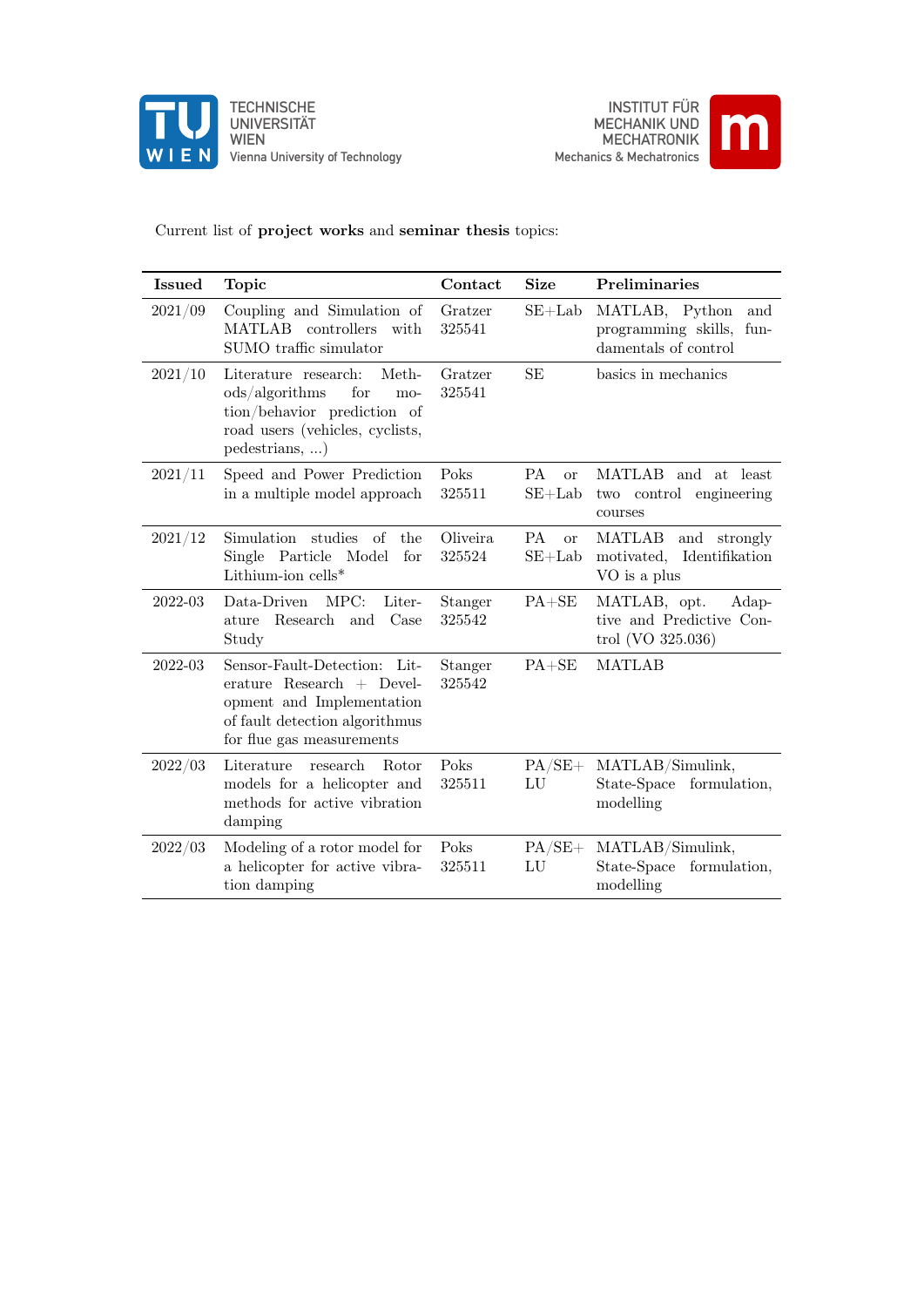

INSTITUT FÜR MECHANIK UND MECHATRONIK Mechanics & Mechatronics



### Diploma Thesis

# An intraventricular balloon system to control the pressure-volume relationship in small animal hearts



#### Content of the proposed diploma thesis in coorperation with The Medical University of Vienna:

The adverse remodeling of the failing heart (increase in volume) is primarily triggered by left ventricular pressure- or volume-overload. Recent studies suggest that ventricular unloading with ventricular assist devices (VADs) is one of the main stimuli that stops adverse remodeling, while partially reversing the pathologic changes. However, the exact mechanisms are not well understood, which may be attributable to the lack of appropriate animal models: On the one hand, in large animal models the VAD can be implanted, however, such experiments are expensive and cumbersome. On the other hand, small animal experiments are less costly, however, the effect of VADs on the cardiac pressure-volume relationship cannot be replicated.

The aim of this master thesis is to optimize and test a system which accurately controls the pressure-volume relationship in small animal hearts (Figure 1 left). To reduce the number of animal experiments, first an experimental system which mimics the small animal heart based on an available voice coil system (Figure 2 right) will be developed. In a next step, strategies to control the pressure-volume relationship will be designed, implemented, and tested in-vitro. Finally, the typical pressure-volume relationships during VAD support will be replicated in an isolated small animal heart and its cardiac mechano-energetics (workload and oxygen consumption) assessed.





Figure 1 Left: Isolated small animal heart. Figure 2 Right: The experimental voice coil setup to mimic a small animal heart and control its pressure-volume relationship.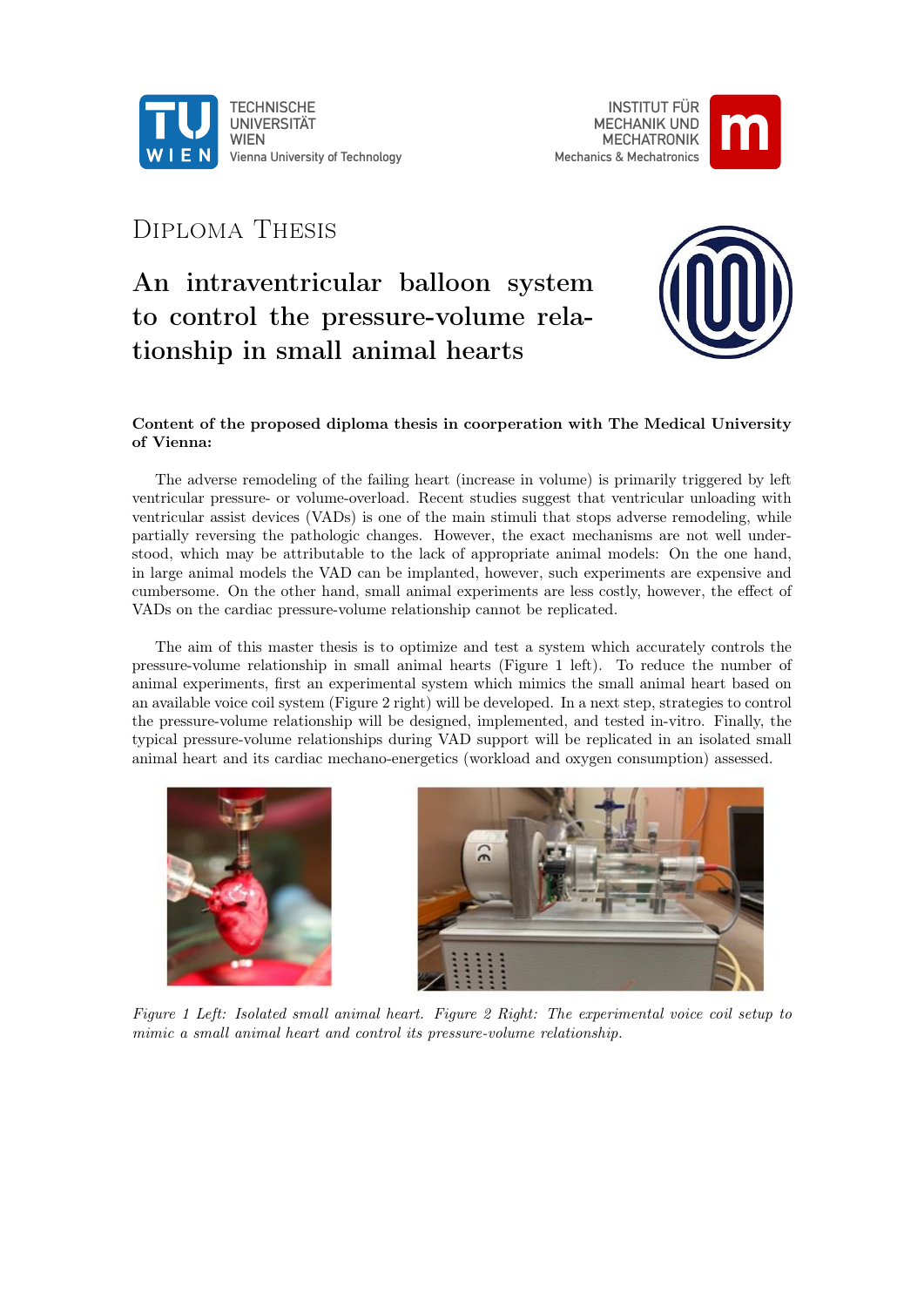





In the thesis the following workpackages have to be tackled:

- Establish a numerical model of a small animal heart
- Develop an experimental model of a small animal heart based on an existing in-vitro setup
- Design, implement and evaluate strategies to control the pressure-volume relationship in-vitro
- Evaluate the most promising approach in an available isolated small animal heart

Requirements:

- Knowledge of MATLAB and programming skills
- Knowledge of modelling and system identifikation
- Sound English communication

Contact (TU Vienna):

Univ.Prof. Dr. Stefan Jakubek Institute of Mechanics and Mechatronics Division of Control and Process Automation Technische Universität Wien Getreidemarkt 9 / BA / 6th floor, E325-04 1060 Vienna Email: [stefan.jakubek@tuwien.ac.at](mailto:stefan.jakubek@tuwien.ac.at)

Contact (Medical University of Vienna):

Dr. Marcus Granegger Medical University of Vienna Department for Cardiac Surgery Spitalgasse 23 1090 Vienna Tel.: +43 1 40400 69490 Email: [marcus.granegger@meduniwien.ac.at](mailto:marcus.granegger@meduniwien.ac.at)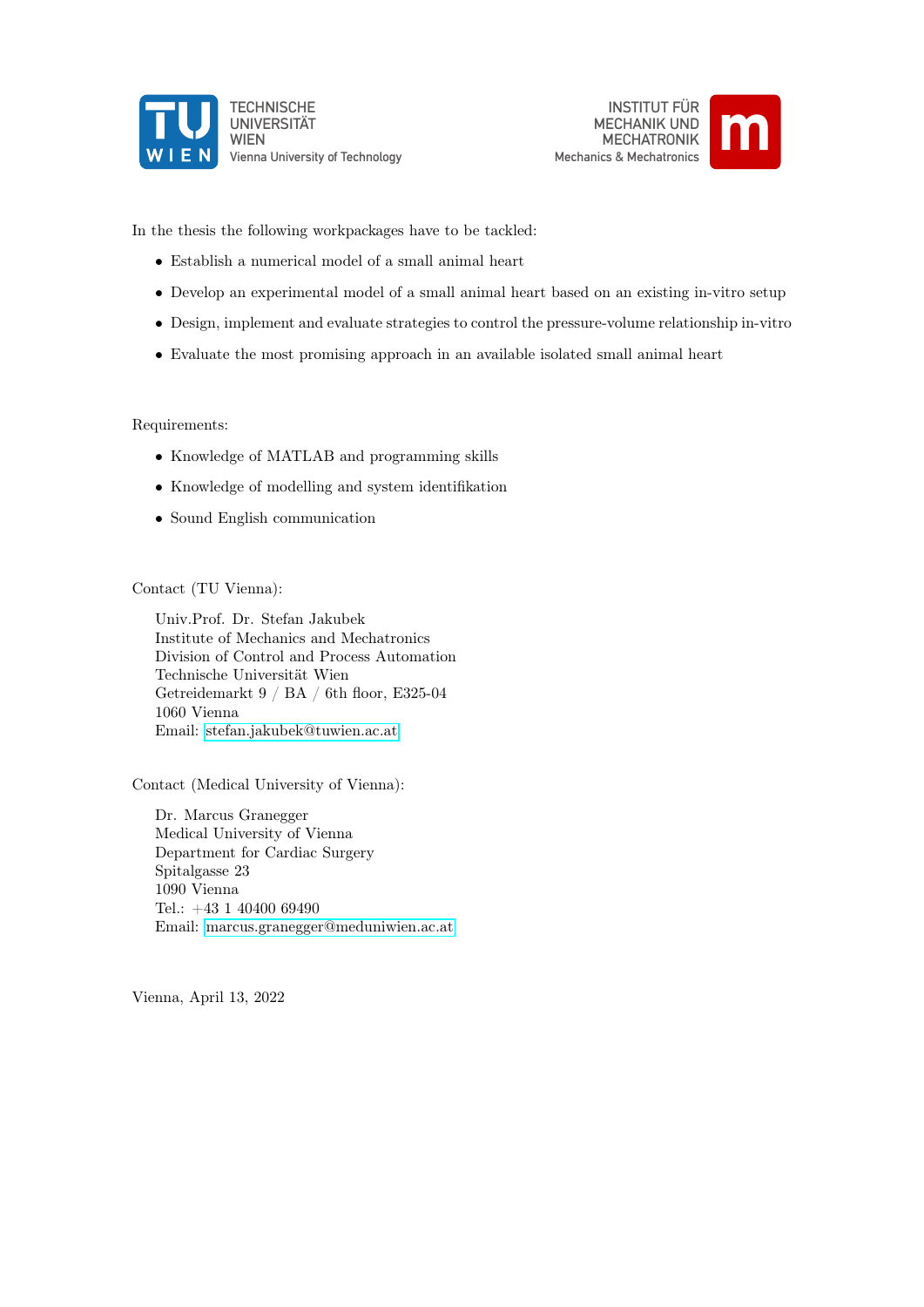



### Diploma Thesis

# Development of a Hardware-In-the-Loop (HIL) system to test implantable blood pumps



#### Content of the proposed diploma thesis in coorperation with The Medical University of Vienna:

In the past decades, the field of durable ventricular assist devices (VADs) witnessed enormous progress from large pulsatile devices towards small and durable implantable rotodynamic blood pumps (RBP). Despite this success, the market potential of VADs is far from exhausted, which may be attributable to the limited understanding and optimization of the patient-device interaction. To date, investigations of the patient-device interaction are limited to either simplified numerical simulations or animal experiments (Figure 1 left). The aim of this master thesis is (i) to develop a HIL system to test physical VADs under typical pressure/flow conditions in-vitro and (ii) to investigate the interaction between different VADs and the cardiovascular system of simulated heart failure patients.

A schematic diagram of the HIL concept is shown in Figure 1b. The HIL system simulates the hemodynamic condition within an existing numerical model of the cardiovascular system. The simulated pressures at the in- and outlet of the pump will be applied to two fluid-filled reservoirs by controlling a numerical-hydraulic interface. The measured flow rate delivered by the VAD is fed-back into the numerical model. Additionally, the fluid volume in the two reservoirs will be balanced by controlling the fluid levels with an additional pump.



Figure 1 Left: Isolated large animal heart connected to an in-vitro circuit mimicking the human cardiovascular system. Right: A schematic diagram of the proposed HIL system to evaluate the interaction between the VAD and simulated heart failure patients.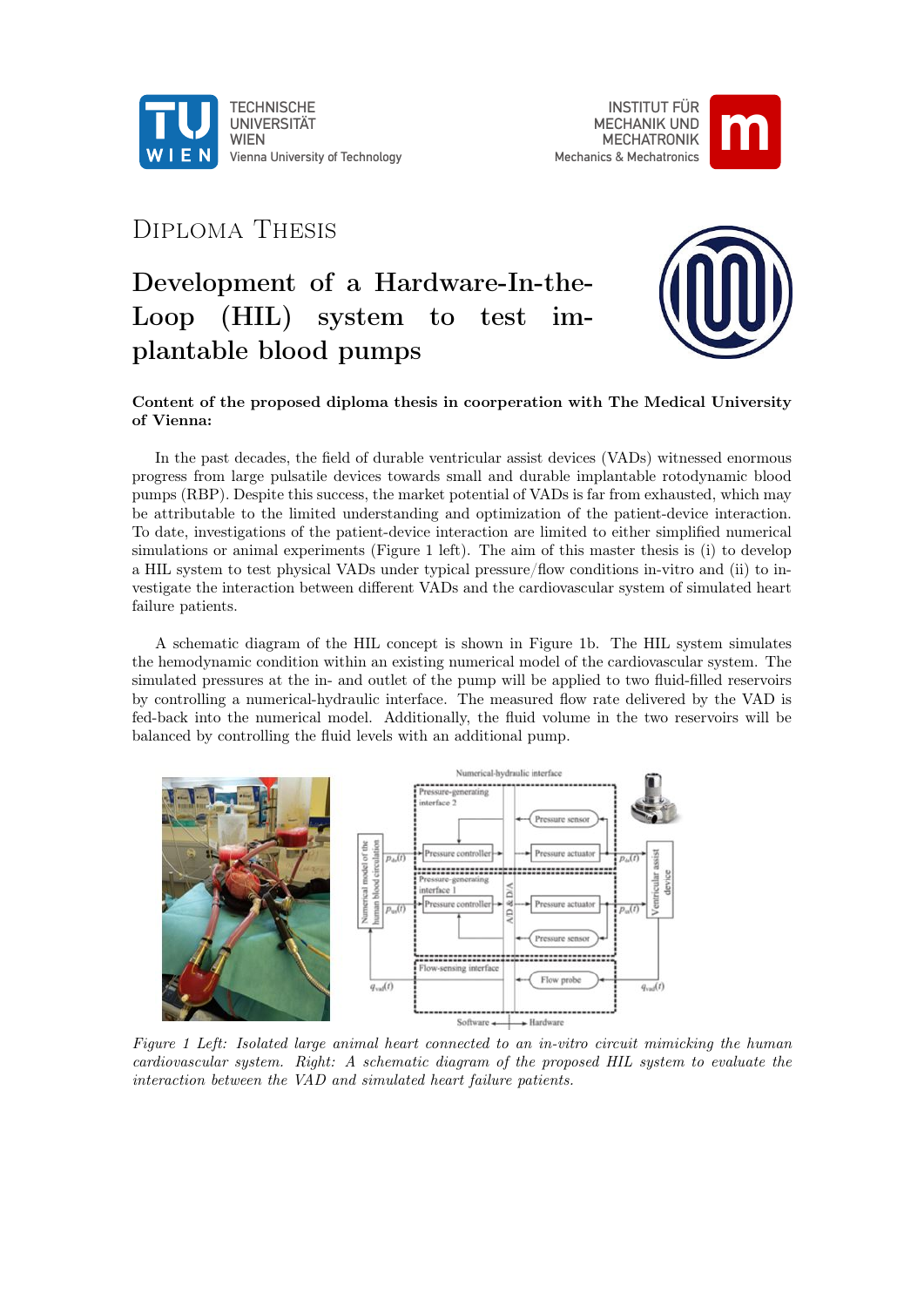





In the thesis the following workpackages have to be tackled:

- Assembling the pneumatic and hydraulic interface with existing hardware components
- Identify the open loop response of the hydraulic-pneumatic interface
- Design closed loop controls for (i) pressures, (ii) fluid levels, and (iii) temperature in Matlab/Simulink
- Integrating an existing numerical model of the cardiovascular system into the HIL setup
- Compare the effects of different VAD systems in simulated heart failure patients

#### Requirements:

- Knowledge of MATLAB and programming skills
- Knowledge of modelling and system identifikation
- Sound English communication

Contact (TU Vienna):

Univ.Prof. Dr. Stefan Jakubek Institute of Mechanics and Mechatronics Division of Control and Process Automation Technische Universität Wien Getreidemarkt 9 / BA / 6th floor, E325-04 1060 Vienna Email: [stefan.jakubek@tuwien.ac.at](mailto:stefan.jakubek@tuwien.ac.at)

Contact (Medical University of Vienna):

Dr. Marcus Granegger Medical University of Vienna Department for Cardiac Surgery Spitalgasse 23 1090 Vienna Tel.: +43 1 40400 69490 Email: [marcus.granegger@meduniwien.ac.at](mailto:marcus.granegger@meduniwien.ac.at)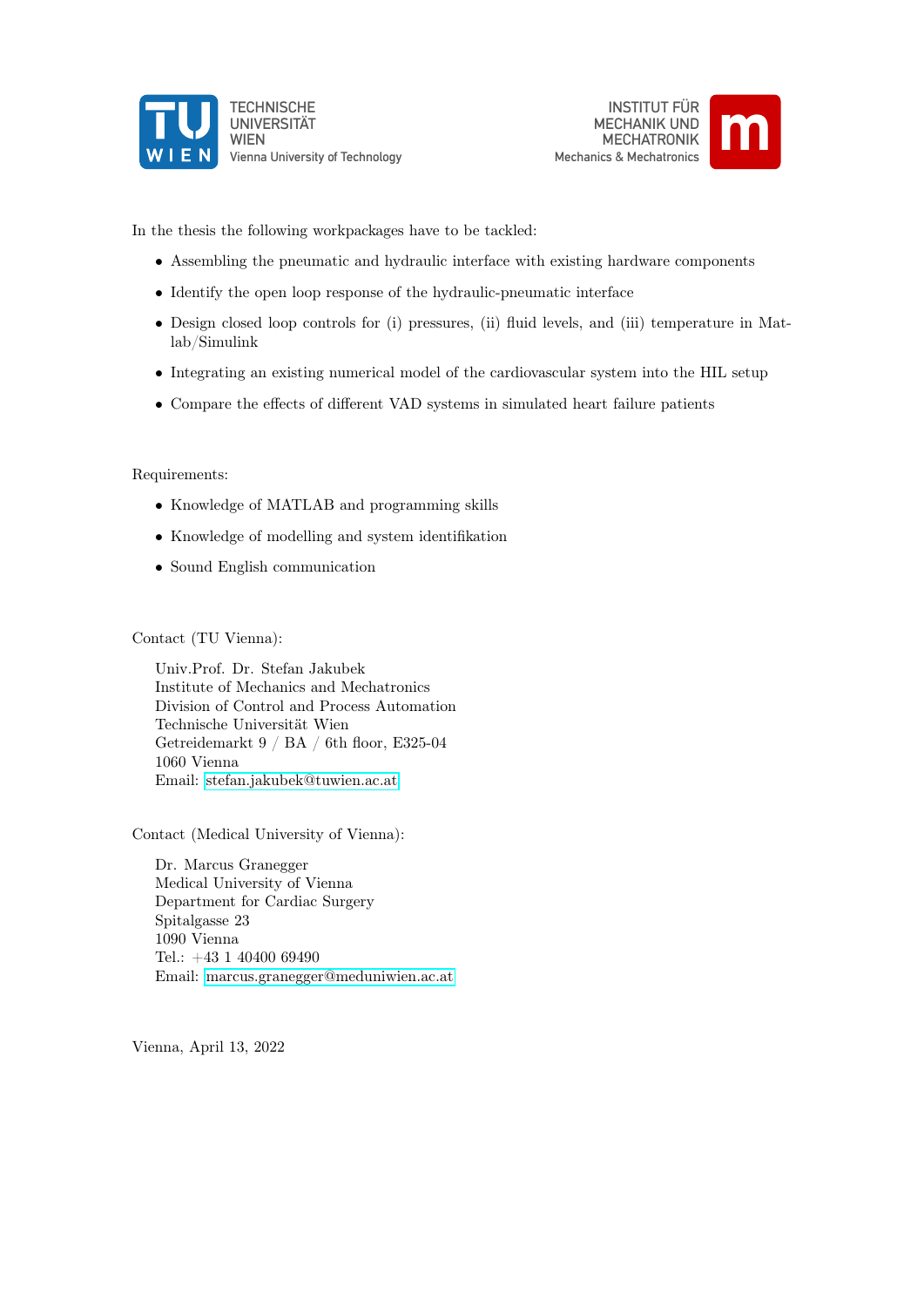



### DIPLOMARBEIT

### Geradeauslaufverhalten von Elektrofahrzeugen

Recherche und Implementation von ausgewählten Ursachen für mangelhaftes Geradeauslaufverhalten von Fahrzeugen mit radindividuellem Antrieb.

#### Inhalt und Ziel der Diplomarbeit:

Neuartige Antriebstopologien bei Elektrofahrzeugen (siehe Abbildung) ermöglichen die aktive Beeinflussung des Fahrverhaltens, der Fahrstabilität sowie der Energieeffizienz. So ermöglicht etwa torque-vectoring Fahrtrajektorien zur Unfallvermeidung, die mit konventionellem Antriebskonzepten nicht erreichbar sind. Weiters lässt sich das Fahrverhalten effizient an die (aktuellen) Wünsche und Erwartungen des Autofahrers anpassen, ohne mechanische Veränderungen am Fahrzeug vornehmen zu müssen. Zukünftig werden deshalb Fahrzeuge öfters mit radindividuellen Antriebsmotoren ausgestattet sein. Der radindividuelle Antrieb führt jedoch auch dazu, dass kleinste Abweichungen der Antriebsmomente zwischen den Antriebsmotoren den Geradeauslauf des Fahrzeuges negativ beeinflussen und das Fahrzeug bei der Geradeausfahrt "zur Seite zieht". Um diesem störenden Verhalten beizukommen können sowohl passive (mechanisch-konstruktive) als auch aktive (regelungstechnische) Maßnahmen nützlich bzw. ausreichend sein.

Ziel dieser Diplomarbeit ist es, den state-of-the-art zu möglichen Ursachen für mangelhaftes Geradeauslaufverhalten von Fahrzeugen mit radindividuellem Antrieb zu recherchieren und ausgewählte Ursachen in einem Fahrzeug-/Antriebsstrangmodell zu implementieren. Darauf aufbauend soll eine (Regelungs)Strategie entwickelt werden, die den Geradeauslauf solcher Fahrzeuge etwa auch auf geneigten Fahrbahnen oder bei wechselnden Kraftschlussverhältnissen zwischen Reifen und Fahrbahn verbessert. Schließlich soll die Effektivität und Robustheit des Ansatzes in der Simulation und gegebenenfalls mit einem realen Testfahrzeug gezeigt werden.

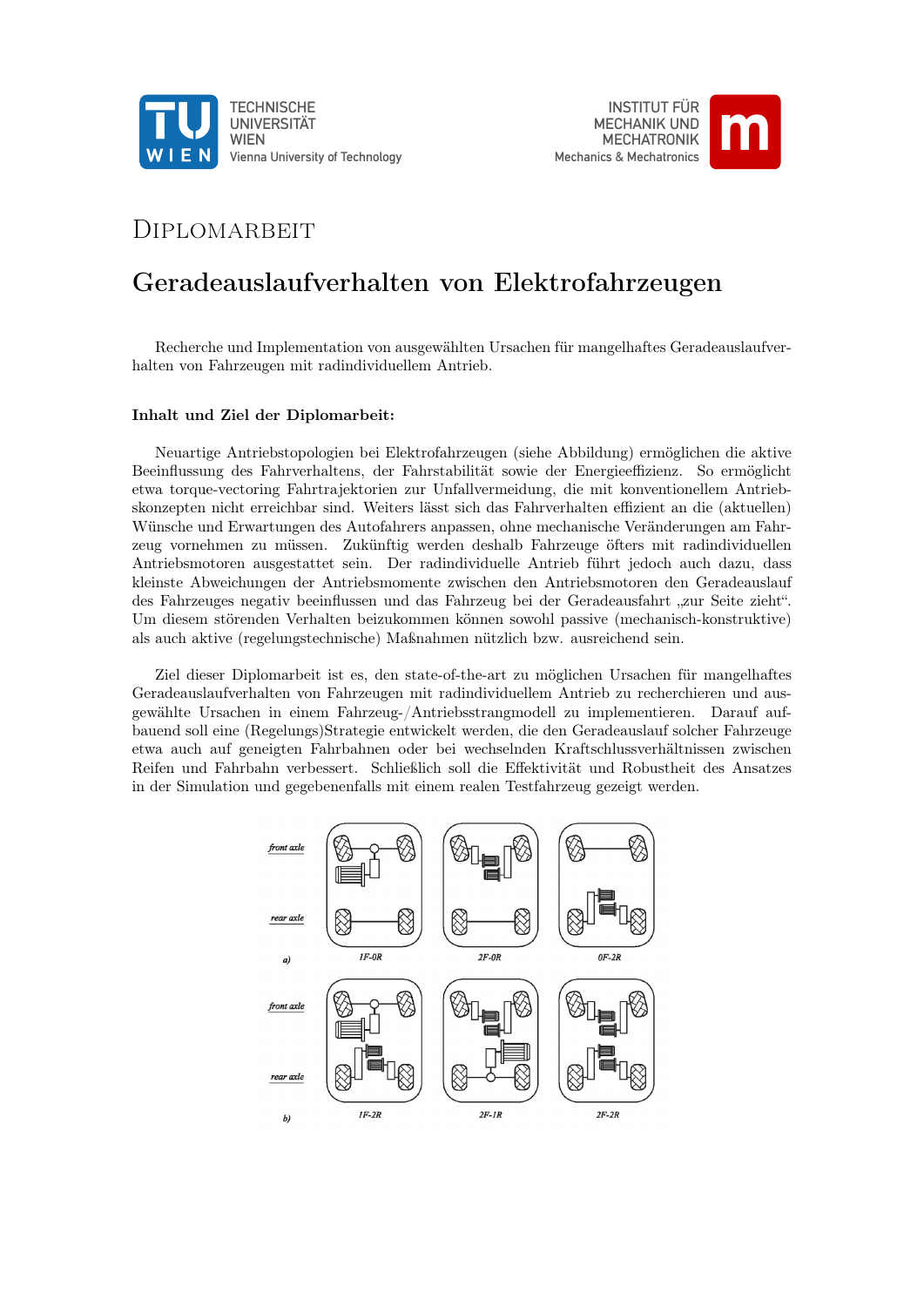





Arbeitspakete der Diplomarbeit:

- Recherche von möglichen Ursachen für mangelhaftes Geradeauslaufverhaltens
- Entwicklung einer (Regelungs)Strategie
- Test und Simulation der Effektivität und Robustheit des Strategieansatzes

#### Voraussetzungen:

- Kenntnisse in MATLAB und Programmierung
- Modell- und Systemidentifikations Kenntnisse
- Grundkenntnisse und -verständnisse in Fahrzeugdynamik

#### Kontakt:

Univ.Prof. Dipl.-Ing. Dr.techn. Stefan Jakubek Institut für Mechanik und Mechatronik Regelungstechnik und Prozessautomatisierung TU Wien Getreidemarkt 9 / BA / 6.OG, E325-04 1060 Wien Tel.: +43 1 58801 32501 Email: [stefan.jakubek@tuwien.ac.at](mailto:stefan.jakubek@tuwien.ac.at)

Univ.Prof. Dipl.-Ing. Dr.techn. Johannes Edelmann Institut für Mechanik und Mechatronik Technische Dynamik und Fahrzeugdynamik TU Wien Getreidemarkt 9 / BA / 5.OG, E325-01 1060 Wien Tel.: +43 1 58801 32501 Email: [johannes.edelmann@tuwien.ac.at](mailto:johannes.edelmann@tuwien.ac.at)

Wien, April 13, 2022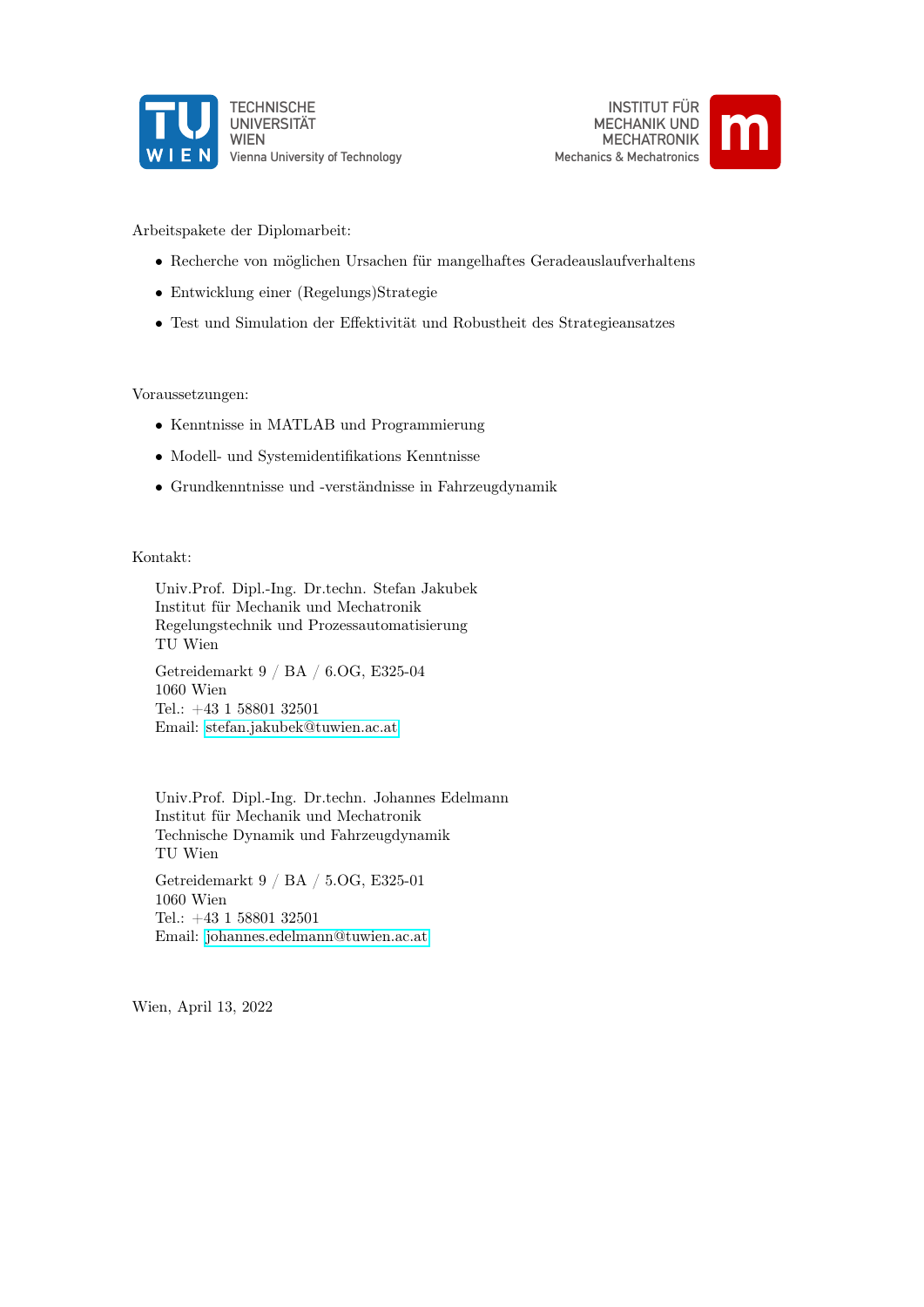



### Diploma Thesis

# Predictive thermal and energy management of heavy-duty fuel cell electric vehicles: modelling and control



#### Content of the proposed diploma thesis:

Thermal and energy management are critical tasks for the advancement and commercialization of heavy-duty fuel cell vehicles. The development of predictive control strategies is under investigation to improve the vehicles' performance regarding the hydrogen economy and system lifetime.

This research topic is developed within the framework of the project HyTruck and FC4HD in collaboration with AVL.

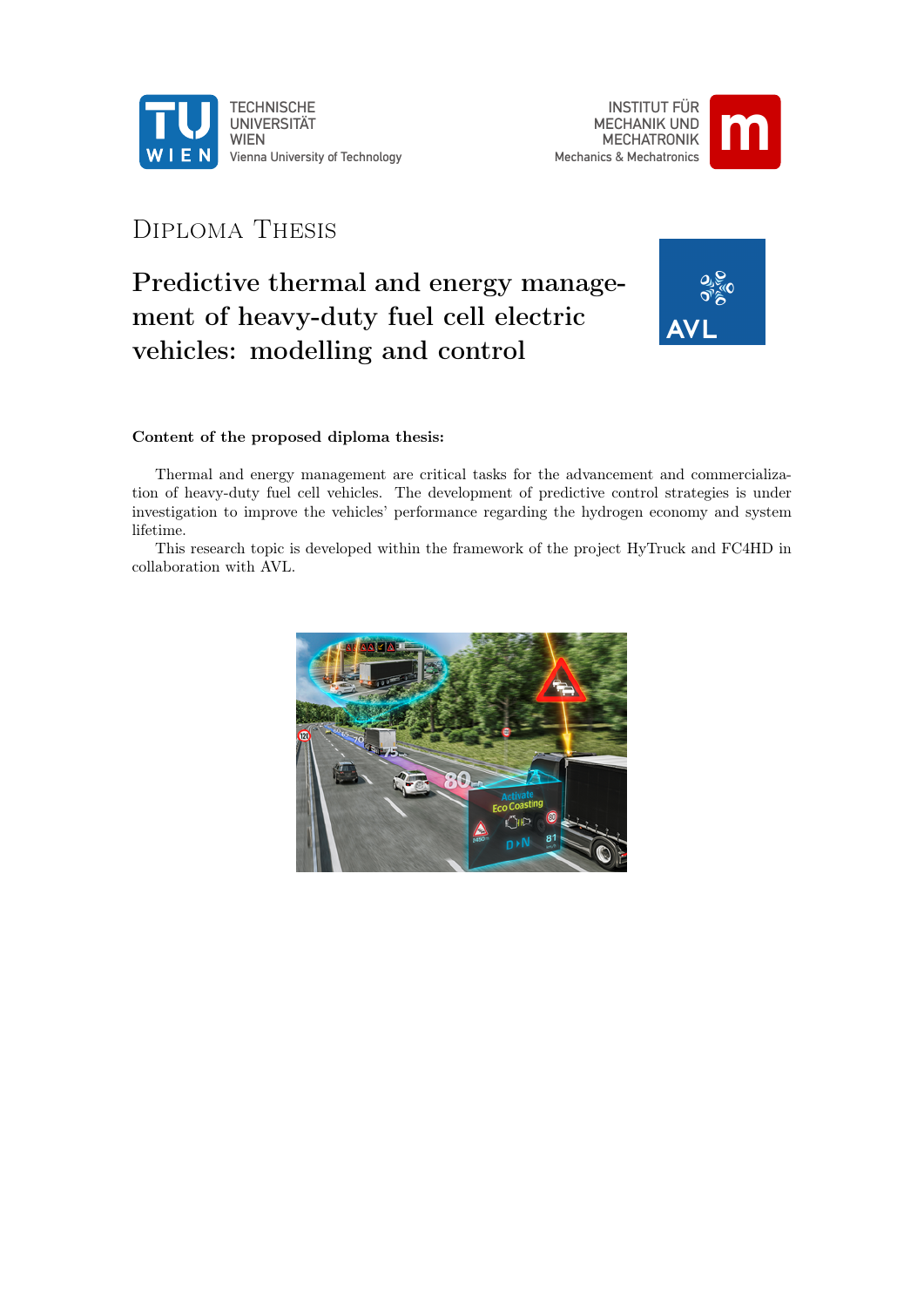



General tasks:

- Definition of a thesis plan (work packages, milestones, and timeline)
- $\bullet\,$  Literature study of the state of the art
- Modelling in Matlab/Simulink
- Design and validation of control algorithms
- Documentation

#### Requirements:

- Knowledge of MATLAB
- Knowledge of model predictive control (preferred)
- Good writing/speaking skills in English
- High motivation

#### Contact:

Univ. Ass. Alessandro Ferrara

Institute of Mechanics and Mechatronics Division of Control and Process Automation TU Wien

Getreidemarkt 9 / BA / 6th floor, E325-04 1060 Vienna

Tel.: +43 1 58801 325517 Email: [alessandro.ferrara@tuwien.ac.at](mailto:alessandro.ferrara@tuwien.ac.at)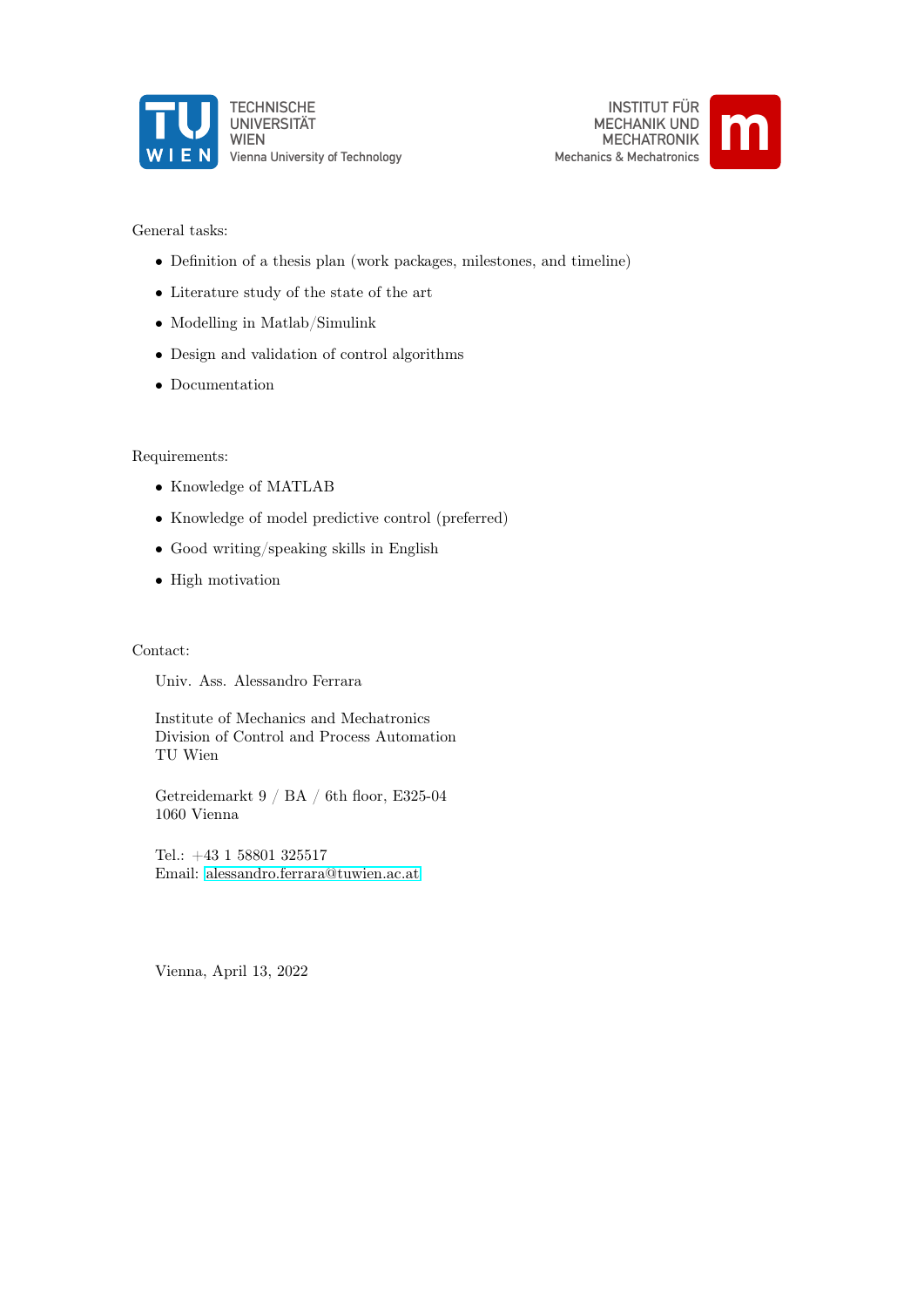

INSTITUT FÜR MECHANIK UND MECHATRONIK Mechanics & Mechatronics **m**

### MASTER THESIS

## Lithium-ion cell modelling for automotive application



#### Content of the proposed master thesis:

Efficient and intelligent electric vehicle operation rely on the capability of estimating battery power, ageing and charge states over the vehicle lifetime. This is relevant for predictive maintenance, safety, range and being compliant with existing regulations. In order to achieve these goals, an accurate model, which is able to predict the battery behaviour under realistic current loads and operating conditions is required.

In Battery Management Systems (BMS), these cells are often modelled by simple equivalent circuits, which work well for most, but not all, existing use cases. To overcome that, more accurate and computationally expensive cell models exist.

The goal of this master thesis is to implement one of these cell models in MATLAB, namely a pseudo-2D lithium-ion cell model ("Doyle-Fuller Newman Model"), identify the model parameters and validate the results against real battery data. This will be done by investigating the sensitivity of the model parameters to check what is possible to identify from testing data and what needs to be determined a priori. Finally, the identified model will be validated against experimental data from a Battery Testbed belonging to our project partners. See picture of a depiction of a battery pack below.

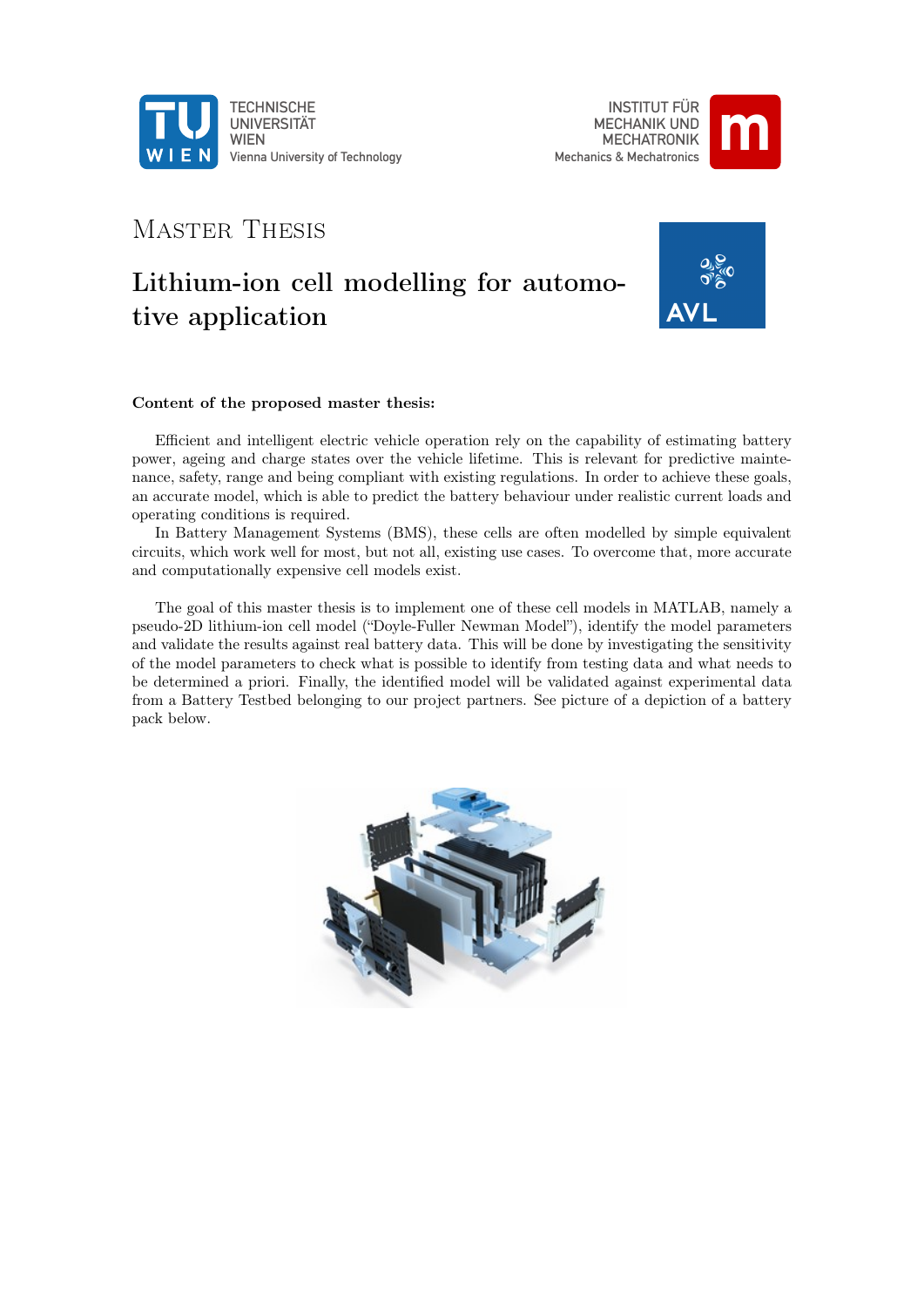



General tasks:

- Familiarize yourself with relevant literature regarding lithium-ion cell modelling
- Implement the aforementioned model in MATLAB
- Check which parameters can be identified from real driving data
- Validate and compare the identified model performance against other commonly used approaches/drive cycles

Requirements:

- Basic programming skills
- Previous knowledge on electrochemistry, system identification and finite element methods are a plus
- High motivation

Contact:

De Oliveira Junior Jose Genario Proj.Ass. MSc

Institute of Mechanics and Mechatronics Division of Control and Process Automation TU Wien

Getreidemarkt 9 / BA / 6th floor, E325-04 1060 Vienna

Tel.: +43 1 58801 325524 Email: [jose.deoliveira.junior@tuwien.ac.at](mailto:jose.deoliveira.junior@tuwien.ac.at)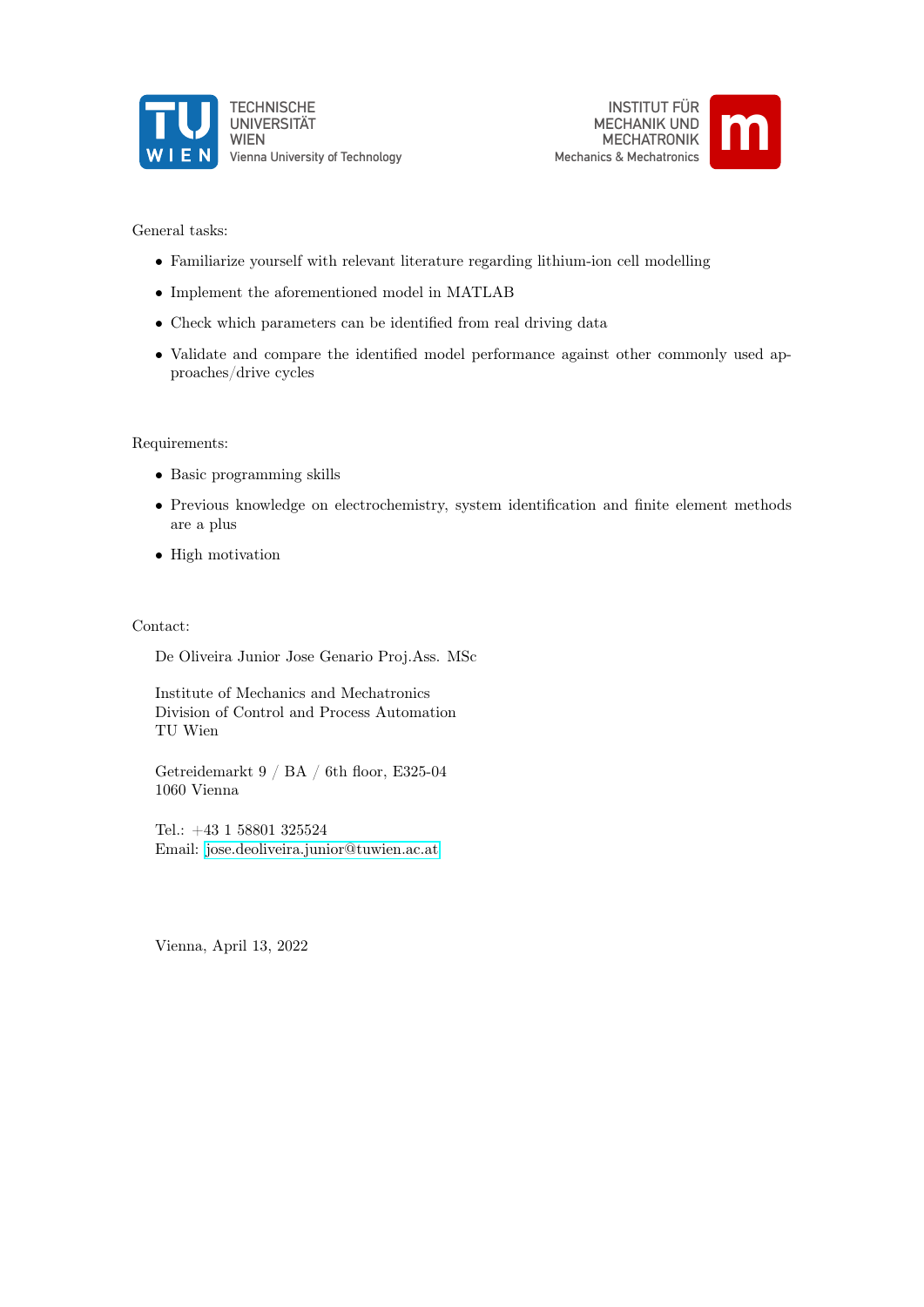

INSTITUT FÜR MECHANIK UND MECHATRONIK Mechanics & Mechatronics



# Master Thesis Optimal charging strategies for Lithium-ion cells

#### Content of the proposed master thesis:

One of the challenges involved in achieving an efficient and intelligent electric vehicle operation is to minimize vehicle downtime due to battery charging. Fast charging strategies play a crucial role in minimizing this downtime, while at the same time maintaining the operational constraints, which ensures a safe operation while keeping battery degradation in check.

This Master Thesis will investigate optimal charging strategies for Li-ion batteries, both from a time and degradation point of view. The student is expected to perform a thorough literature review and then implement a minimum-time charging optimization strategy in MATLAB, based on previously developed models and compare them to state of the art charging cycles.